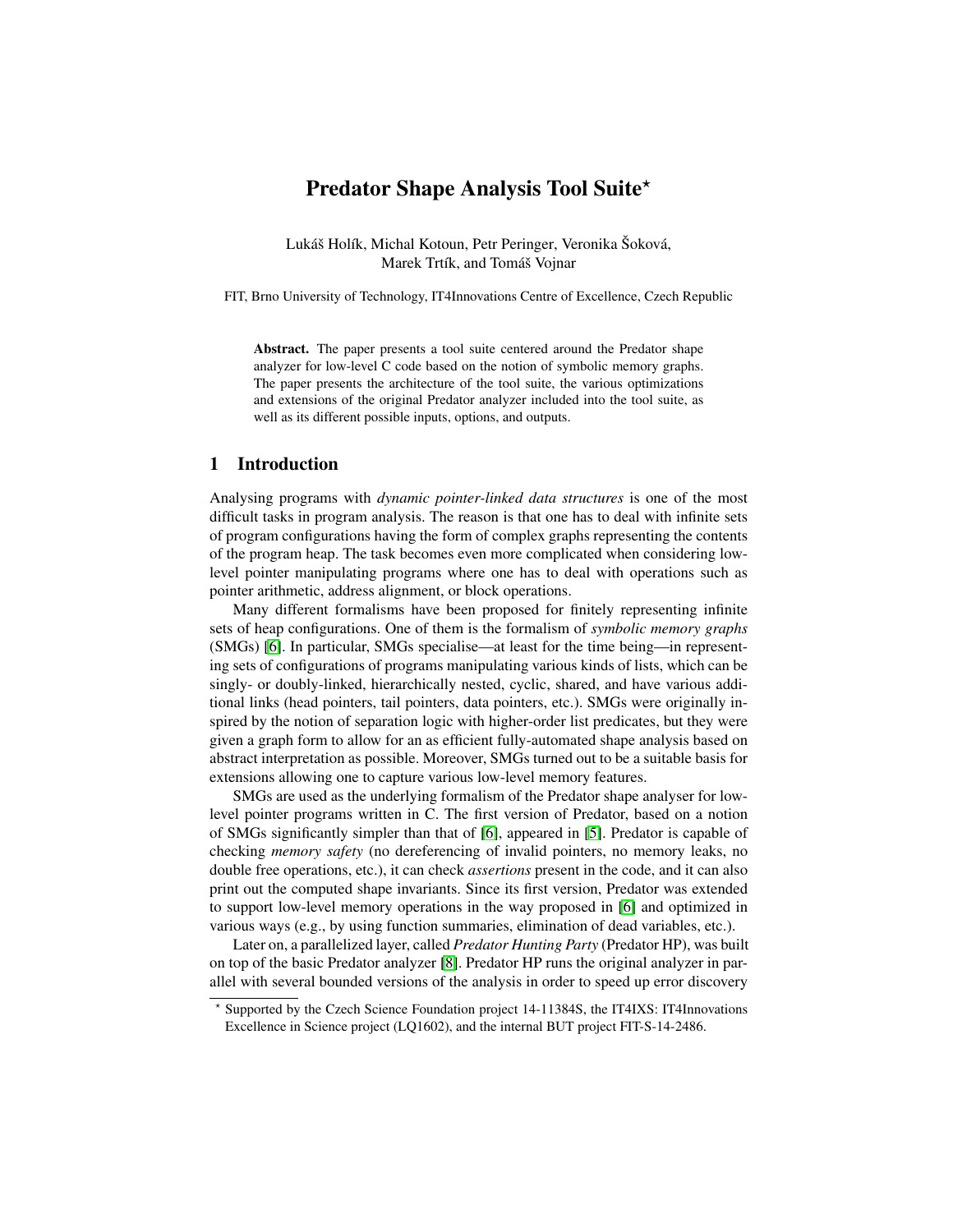and reduce the number of false alarms. The efficiency of SMGs together with all the optimizations allowed Predator to win 6 gold medals, 3 silver medals, and 1 bronze medal at the International Software Verification Competition SV-COMP'12–16 organised within TACAS'12–16 as well as the Gödel medal at FLoC'14 Olympic Games.

Apart from optimizations, Predator has also been extended with various further outputs, such as error traces required at SV-COMP. Moreover, recently, another (experimental) extension of Predator has been implemented [\[3\]](#page-6-3) which uses (slightly extended) shape invariants computed by Predator to automatically convert pointer programs manipulating lists to higher-level *container programs*.

In this paper, we describe the architecture of Predator and the entire tool suite formed around it, its various optimizations, as well as its different inputs, options, and possible outputs. This should make it significantly easier for anybody interested in Predator to start using it, join its further development, and/or get inspiration applicable in development of other program analyzers. Moreover, we believe that one can also directly re-use some of the modules of the architecture, such as the Predator's connection to both gcc and (recently added) LLVM. Indeed, all components of the tool suite are open source and freely available<sup>[1](#page-1-0)</sup> together with an extensive set of use cases.

*Related work.* There are, of course, many other shape analysers, such as TVLA [\[10\]](#page-6-4), Invader [\[11\]](#page-6-5), SLAyer [\[1\]](#page-6-6), Xisa [\[2\]](#page-6-7), or Forester [\[7\]](#page-6-8). These tools differ in the underlying formalisms, generality, scalability, and/or degree of automation. Predator is distinguished by its high efficiency, degree of automation, and coverage of low-level features for analysing list-manipulating programs. Moreover, it is currently the only tool supporting a sound translation of (a subclass of) low-level list programs to container programs [\[3\]](#page-6-3).

## 2 Abstract Domain of Symbolic Memory Graphs

Predator is based on the SMG abstract domain [\[6\]](#page-6-0). We now shortly highlight its main features. For an illustration of SMGs, see Fig. [1](#page-1-1) which provides an SMG describing a cyclic Linux-style doubly-linked list with nodes linked by pointers pointing into the middle of the nodes (requiring pointer arithmetic to get access to the data stored in the list). SMGs are directed graphs



<span id="page-1-1"></span>Fig. 1. An example of a Linux-style cyclic DLL (top) and its SMG representation (bottom)

consisting of two kinds of nodes and two kinds of edges. The nodes include *objects* representing allocated space and *values* representing addresses and non-pointer data (mainly, integers). The edges have the form of *has-value* and *points-to* edges.

Objects are further divided into *regions* representing individual blocks of memory, *doubly-* and *singly-linked list segments* (DLSs/SLSs) representing doubly- and singlylinked sequences of nodes uninterrupted by any external incoming pointer, respectively, and *optional objects* that can but need not be present. Each object has some constant

<span id="page-1-0"></span><sup>1</sup> <http://www.fit.vutbr.cz/research/groups/verifit/tools/predator>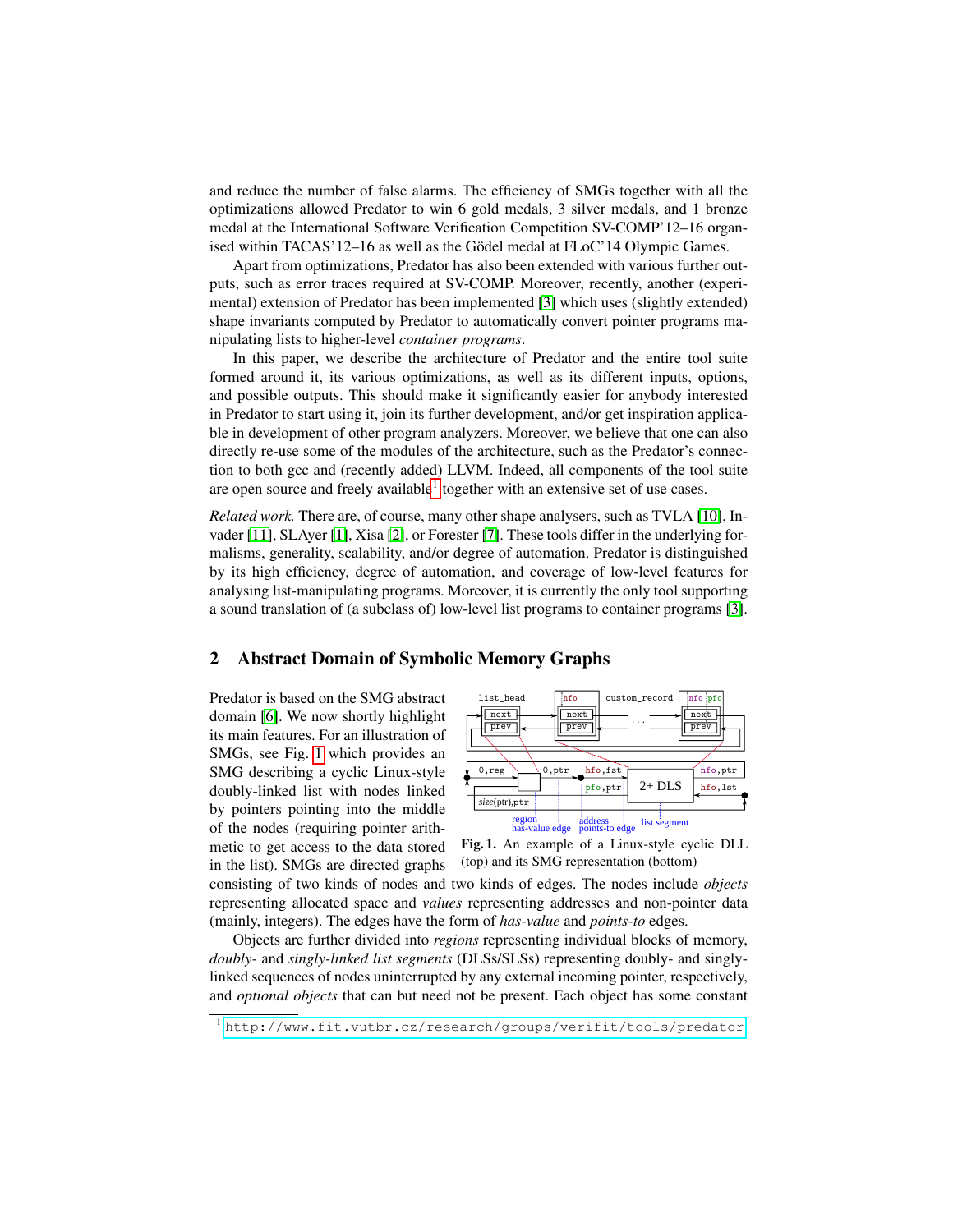*size* in bytes (with a so far preliminary extension to interval-sized objects), a *validity flag* (deleted objects are kept till they are pointed to), and a *placement tag* distinguishing objects stored in the heap, stack, and statically allocated memory.

Each DLS is given by the hfo offset of the *head structure* of its nodes, storing the next and previous ("prev") pointers, which is the offset to which linking fields usually point in low-level list implementations, and the nfo/pfo offsets of the *next* and *prev fields* themselves. DLSs are tagged by a length constraint of the form  $N+$  for  $N>0$ , meaning that the DLS abstractly represents all concrete list segments of length N or bigger, or by a constraint of the form 0-1 representing segments of length zero or one. Nodes of DLSs can point to objects that are *shared* (each node points to the same object) or *nested* (each node points to a separate copy of the object). The nesting is implemented by tagging objects by their *nesting level*. For SLSs, the situation is similar.

*Has-value* edges lead from objects to values and are labelled by the *field offset* at which the given value is stored and the *type of the value* (like the simplified pointer type ptr in Fig. [1—](#page-1-1)the type system of Predator is, however, consistent with that of C). Points-to edges lead from values encoding addresses  $2$  to the objects they point to. They are labelled by a *target offset* and a *target specifier*. For a DLS, the latter specifies whether a points-to edge encodes a pointer to its *first* or *last node* (fst/lst in Fig. [1\)](#page-1-1), or even a *set* of pointers (one for each node abstracted by the DLS) incoming into the DLS from *"below"*. This way, back-links from nested objects to their parent DLS are encoded. Predator supports even offsets with constant *interval bounds*, which is crucial to support pointers obtained by *address alignment* wrt an unknown base pointer. In addition, SMGs can also contain *inequality constraints* between values.

Program statements are *symbolically executed* on regions, possibly concretised from list segments. *Block operations*, like memcopy, memset, or memmove, are supported. When reading/writing from/to regions, Predator uses *re-interpretation* to try to synthesise fields, which were not yet explicitly defined, from the currently known ones. This is so far supported (and highly needed) for low-level handling of nullified and undefined blocks—which can, e.g., nullify a field of 32 bytes and then read its sub-field of length 4 only. This way, overlapping fields can arise and be cached for efficiency purposes.

The *join operator* is based on traversing two SMGs from the same pointer variables and joining simultaneously encountered objects, sometimes replacing some more concrete objects with more abstract ones and/or inserting  $0+$  or  $0-1$  list segments when some list segment is found missing in one of the SMGs. *Entailment checking* is based on the join operator: Predator checks whether the two given SMGs can be joined while always encountering more general objects in the same SMG out of the two given. *Abstraction* collapses uninterrupted sequences of compatible regions and list segments into a single list segment, using the join operator to join sub-heaps nested below the nodes being collapsed. Predator always tries to collapse first the longest sequence of objects with the lowest loss of precision (three different levels are distinguished here: collapsing objects with isomorphic sub-heaps, with sub-heaps where one entails the other, and otherwise). Moreover, there are (configurable) thresholds for how many objects are to be collapsed for the abstraction to pay off (with the defaults being one for the first two

<span id="page-2-0"></span><sup>&</sup>lt;sup>2</sup> Explicit address nodes istead of edges leading directly between objects are used to reduce redundancy (in repeating the same target offsets) and to speed up equality tests on pointers.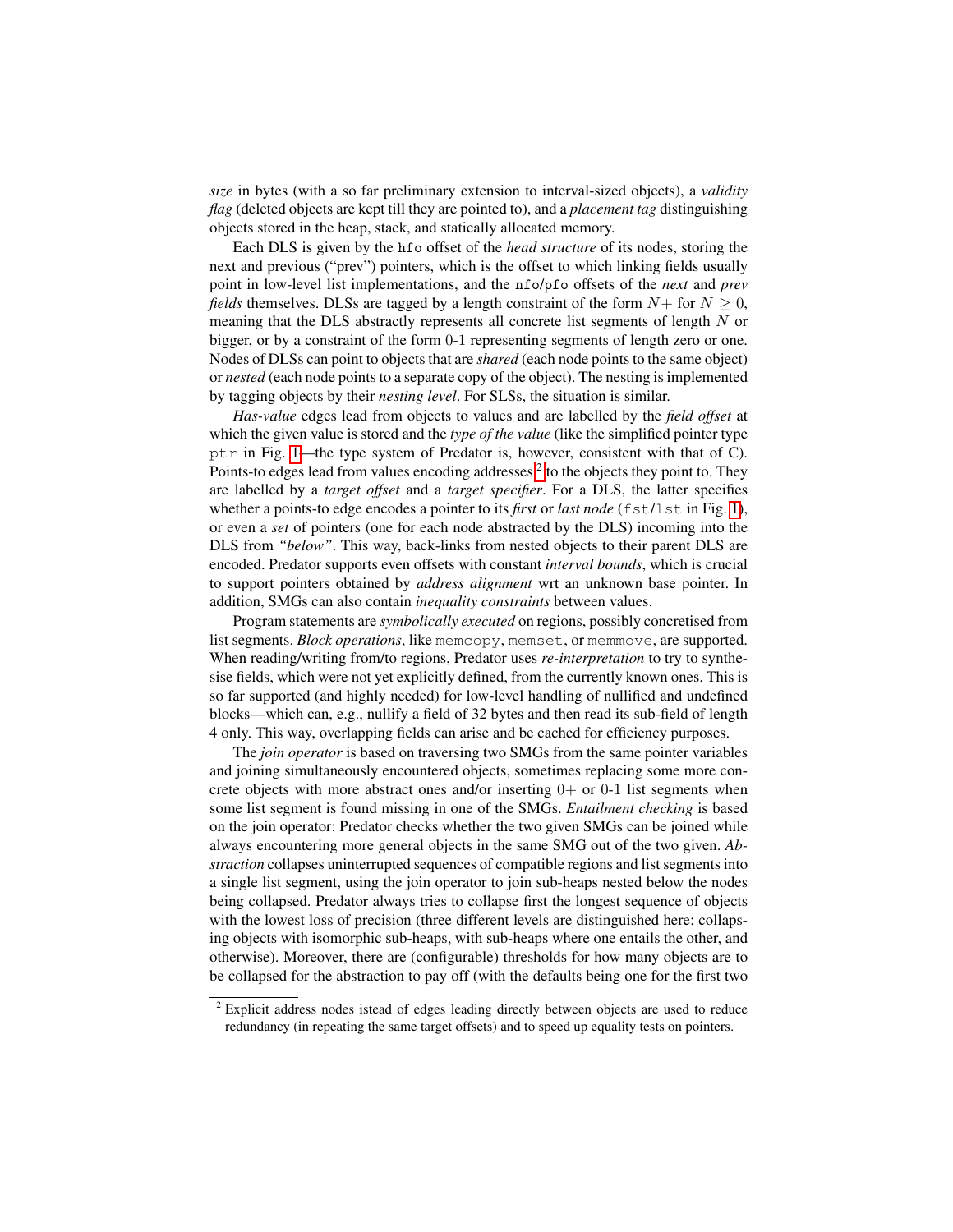

<span id="page-3-0"></span>cases, and two for the third one). The abstraction loop is repeated till some collapsing can be done.

## 3 Predator Front End

The architecture of the Predator tool suite is shown in Fig. [2.](#page-3-0) Its *front end* is based on the *Code Listener* (CL) infrastructure [\[4\]](#page-6-9) that can accept input from both the gcc and Clang/LLVM compilers. CL is connected to both gcc and Clang as their plug-in.<sup>[3](#page-3-1)</sup>

When used with *gcc*, CL reads in the GIMPLE intermediate representation (IR) from gcc and transforms it into its own *Code Listener IR* (CL IR), based on simplified GIMPLE. The resulting CL IR can be *filtered*—currently there is a filter that replaces switch instructions by simple conditions—and stored into the code storage. When used with *Clang/LLVM*, CL reads in the LLVM IR and (optionally) simplifies it through a number of *filters* in the form of LLVM optimization passes, both LLVM native and newly added. These filters can in-line functions, split composed initialization of global variables, remove usage of memcpy and memset added by LLVM, change memory references to register references (removing unnecessary alloca instructions), and/or remove LLVM switch instructions. These transformations can be used independently of Predator to simplify the LLVM IR to have a simpler starting point for developing new analyzers. Moreover, CL offers a *listeners architecture* that can be used to further process CL IR. Currently, there are listeners that can print out the CL IR or produce a graphical form of the control flow graphs (CFGs) present in it.

The *code storage* stores the obtained CL IR and makes it available to the Predator verifier kernel through a special API. This API allows one to easily iterate over the types, global variables, and functions defined in the code. For each function, one can then iterate over its parameters, local variables, and its CFG. Of course, other verifier kernels than the one of Predator can be linked to the code storage. Currently, it is also used by the Forester shape analyzer [\[7\]](#page-6-8), and, as a demo example, a simple static analyzer for finding null pointer dereferences (fwnull) is implemented over it too.

<span id="page-3-1"></span><sup>&</sup>lt;sup>3</sup> In the past, CL was connected to Sparse too, but this connection is not maintained any more.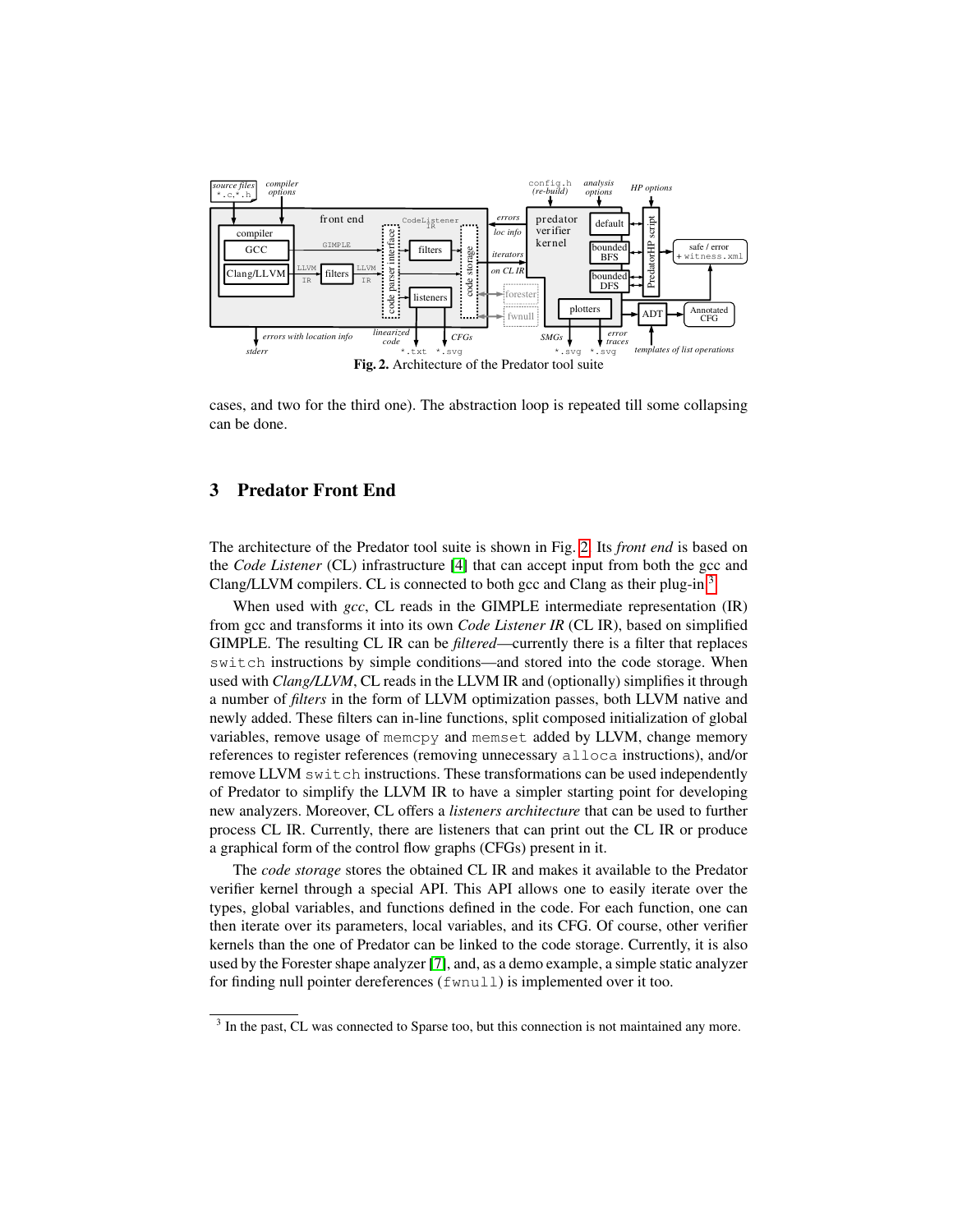## 4 The Predator Kernel

The kernel of Predator (written in C++ like its front end) implements an abstract interpretation loop over the SMG domain. An inter-procedural approach based on *function summaries*, in the form of pairs of input/output sub-SMGs encoding parts of the heap visible to a given function call, is used. As a further optimization, *copy-on write* is used when creating new SMGs by modifying the already existing ones.

Predator's support of *non-pointer data* is currently limited. Predator can track integer data precisely up to a given bound and can—optionally—use intervals with constant bounds (which may be widened to infinity). Arrays are handled as allocated memory blocks with their entries accessible via field offsets much like in the case of structures. Re-interpretation is used to handle unions. Predator also supports function pointers. String and float constants can be assigned, but any operations on these data types conservatively yield an undefined value.

The kernel supports many *options*. Some of them can be set in the config.h file (requiring the kernel to be re-compiled) and some when starting the analysis. Apart from various debugging options and some options mentioned already above, one can, e.g., decide whether the abstraction and join should be performed after every basic block or at loop points only (abstraction can also be performed when returning from function calls). One can specify the maximum call depth, choose between various search orders, switch on/off the use of function summaries and destruction of dead local variables, control error recovery, and control re-ordering of lists of SMGs kept for program locations (based on their hit ratio) and/or thueir pruning wrt entailment and their location in CFGs.

## 5 Outputs and Extensions

Predator automatically looks for *memory safety errors*: illegal pointer dereferences (i.e., dereferences of uninitialised, deleted, null, or out-of-bound pointers), memory leaks, and/or double-free errors. It also looks for violations of *assertions* written in the code. Predator reports discovered errors together with their location in the code in the standard gcc format, and so they can be displayed in standard editors or IDEs. Predator can also produce error traces in a textual or graphical format or in the XML format of SV-COMP.

#### 5.1 Predator Hunting Party

*Predator Hunting Party* is an extension of the Predator analyzer implemented in Python. It runs in parallel several instances of Predator with different options. One Predator instance, called *verifier*, runs the standard sound SMG-based analysis. Then there are several (by default two) Predator instances—called *DFS hunters*—running bounded depth first searches over the CL IR of the program (with different bounds on the number of CL IR instructions to perform in one branch of the search). Finally, there is also a single Predator instance, a *BFS hunter*, running a timeout-bounded breadth-first search. The hunters use SMGs but without any heap abstraction, just non-pointer data get abstracted as usual. The verifier is allowed to claim a program safe, but it cannot report errors (to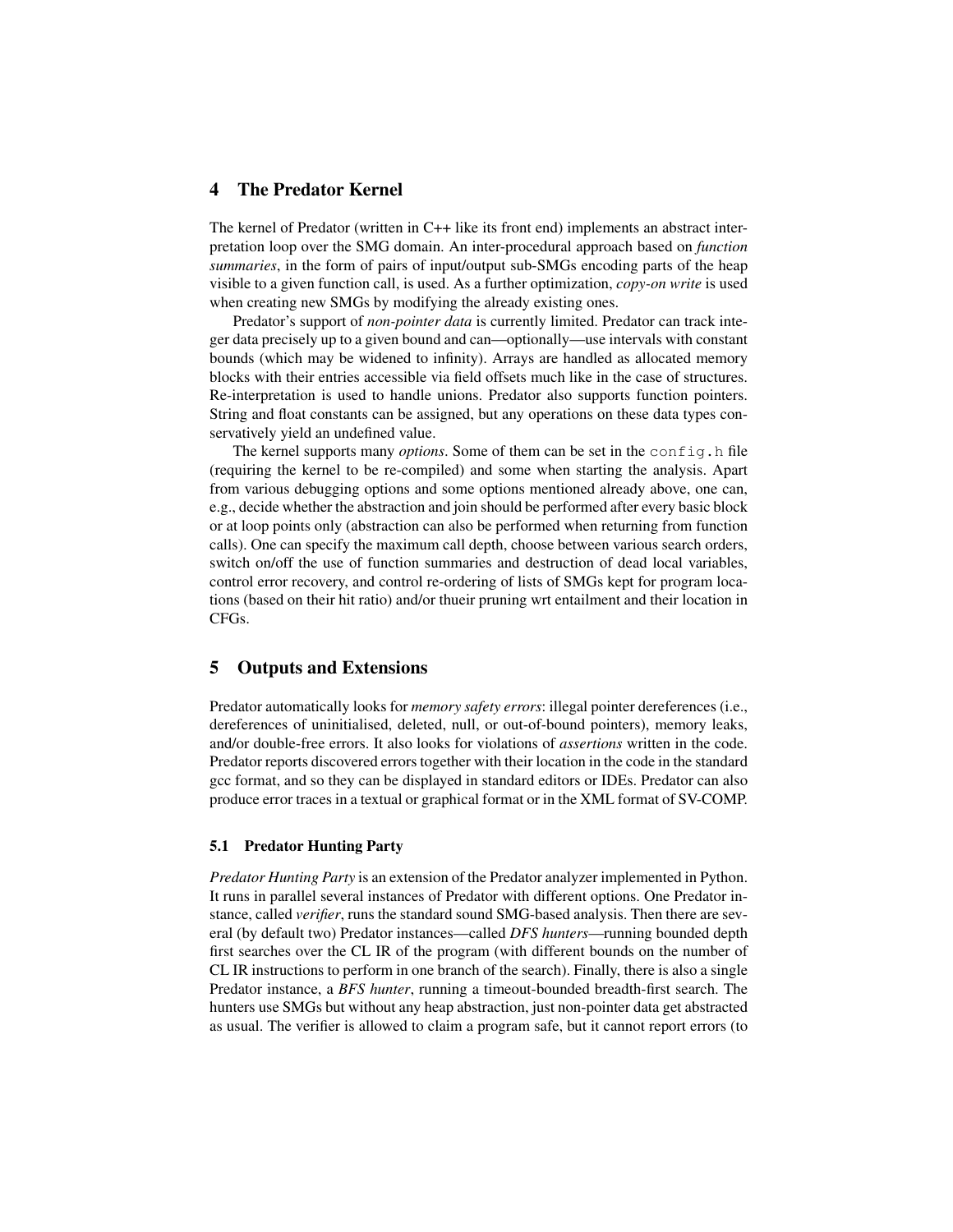avoid false alarms stemming from heap abstraction). The hunters can report errors but cannot report a program safe (unless they exhaust the state space without reaching any bound). This strategy significantly increases the speed of the tool as well as its precision.

#### 5.2 Transformation from Low-Level Lists to Containers

The latest (experimental) extension of Predator—denoted as ADT in Fig. [2—](#page-3-0)leverages the sound shape analysis of Predator to provide a sound recognition of implementation of *list-based containers* in low-level pointer code [\[3\]](#page-6-3). Moreover, it also implements a fully automated (and sound) replacement of the low-level implementation of the containers by calls of standard container operations (such as push back, pop front, etc.). Currently, (non-hierarchical) NULL-terminated doubly-linked lists (DLLs), cyclic DLLs, as well as DLLs with head/tail pointers are supported.

At the input, Predator ADT expects a specification of destructive container operations (such as push back or pop front) to look for. The operations are specified by pairs of input/output SMGs whose objects are linked to show which object is transformed into which. A set of non-destructive operations (such as common iterators, tests, etc.), fixed up to the concrete pointer fields to be used, are also supported. Predator ADT takes from Predator the program CFG labelled by the computed shape invariants (i.e., sets of SMGs per location), slightly extended by links showing which objects are transformed into which between the locations. It then looks in the SMGs for *container shapes* (i.e., sub-SMGs representing the supported container types) and sub-sequently tries to match the way the containers change along the CFG with the provided templates of container operations. While doing so, safe reordering of program statements is done. If all operations with some part of memory are covered this way, Predator replaces the original operations by calls of standard library functions (so far in the CFG labels only).

The recognition of container operations and their transformation to library calls can be used in a number of ways, ranging from program understanding and optimization to simplification of verification. The last possibility is due to a split of concerns: first, lowlevel pointer manipulation is resolved, then data-related properties can be checked [\[3\]](#page-6-3).

## 6 Experiments

Predator was successfully tested on a quite high number of test cases that are all freely available. Among them, there are over 250 test cases specially created to test capabilities of Predator. They, however, reflect typical patterns of dealing with various kinds of lists (creating, traversing, searching, destructing, or sorting) with a stress on the way lists are used in system code (such as the Linux kernel). Predator was also successfully tested on the driver code snippets available with SLAyer [\[1\]](#page-6-6). Next, Predator found a bug in the cdrom.c test case of Invader [\[11\]](#page-6-5) caused by the test harness used (unfound by Invader itself as it was not designed to track the size of allocated memory blocks $)^4$  $)^4$ .

Further, Predator successfully verified several aspects of the *Netscape Portable Runtime* (NSPR). Memory safety and built-in asserts during repeated allocation and deallocation of differently sized blocks in arena pools (lists of arenas) and lists of arena pools

<span id="page-5-0"></span><sup>4</sup> Other test cases of Invader were not handled due to problems with compiling them.